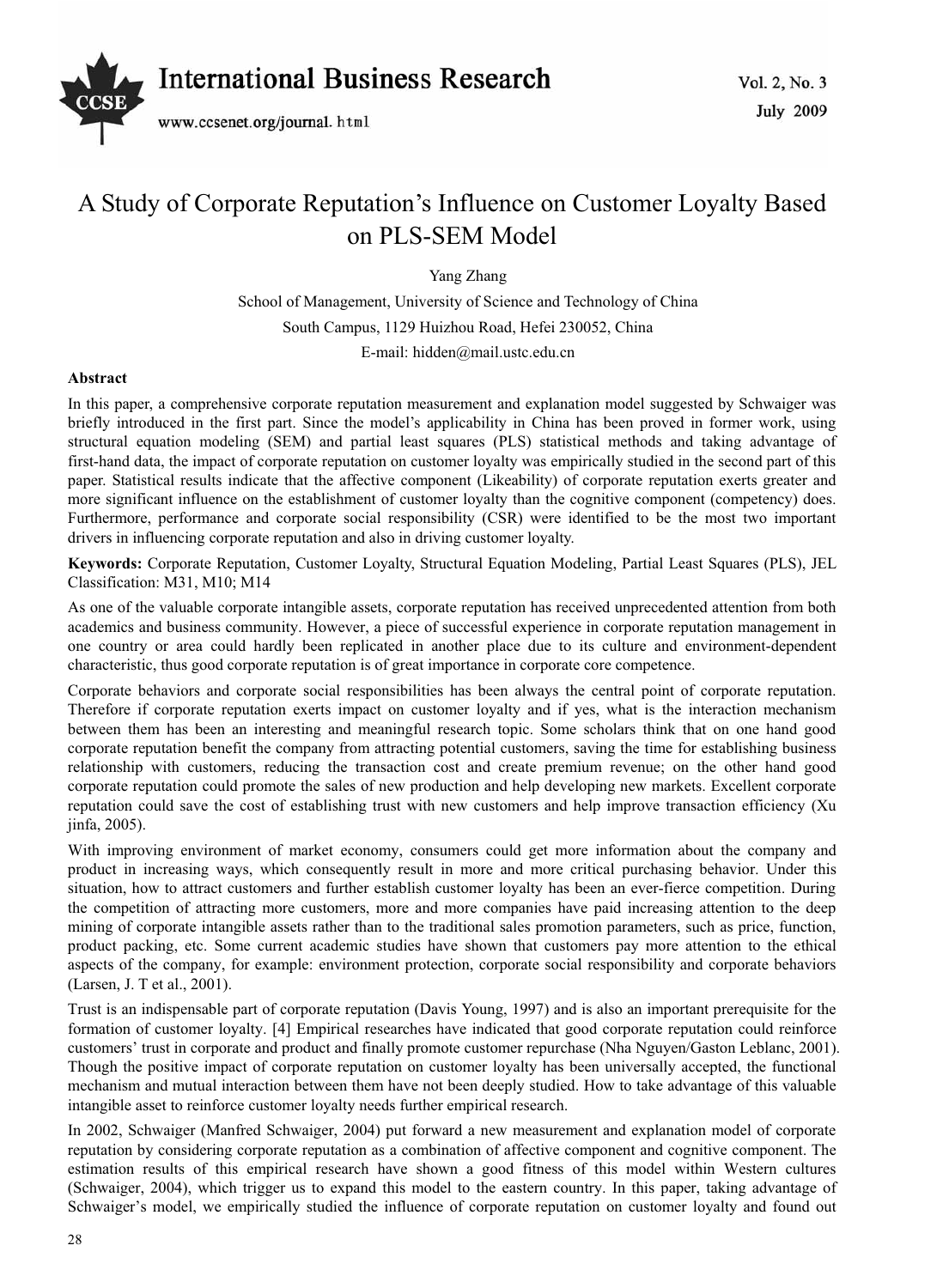# **1. Measurement and explanation of corporate reputation**

As one of the indispensable part of corporate core competency, the importance of corporate reputation has been accepted with any doubt. However, scholars and practitioners have failed to reach a consensus on how to define and measure corporate reputation. In previous paper (Fombrun, C. / C. Van Riel, 1997; Deephouse, 2000; Shenkar, O. /E. Yuchtman-Yarr, 1997; Fombrun, 1996; Lewis, 2001; Wartick, 2002), we have comprehensively and critically reviewed present definition and measurement method of corporate reputation, for the sake of brevity; we don't provide relevant literature review in this paper.

Making a comprehensive survey of available measurement method, we can find that most of these methods concentrate on the cognitive aspect of corporate reputation, no matter fortune's "Most respectable companies…" or the "Reputation quotient" (RQ). Questionnaire with details of these measurement have been opened to public, however, the aspects these measurements focus on reflect their concentration on cognitive factors. But if we probe corporate reputation in a deep way, we can see the different group of stakeholders understand corporate reputation in different ways. Customer's evaluation of corporate reputation towards a company not only involves cognitive judgment of the company, but also includes affective feelings to the company, which indicates the deficiency of current measurement method.

Based on attitude theory, Schwaiger put forward a new corporate reputation measurement and explanation model by considering corporate reputation as the combination of cognitive and affective components. After literature review, expert interviews and focus group discussion, eighteen items were selected to explain corporate reputation and six items were assigned to evaluate both the affective as well as the cognitive component (see Table 1). The model development was in line with Rossiter's C-OAR-SE procedure (Rossiter 2002). By principle component analysis of eighteen explanative items, four driving factors were extracted and they are: quality, performance, corporate social responsibility (CSR) and attractiveness.

# Insert Table 1 Here

# **2. Empirical Research**

# *2.1 Data Collection*

In March 2008, face-to-face interviews were conducted at ten places in China including both urban areas and rural areas. A seven-point rating scale was used in the personal-interviews. The questionnaire (see Table 1) was administered to 100 respondents at each place, which led to a total of 1,000 respondents' evaluation on the four companies mentioned above.

After ruling out 21 questionnaires which failed to provide complete information, we applied an optimization algorithm in order to draw a sub sample almost perfectly matching sociodemographic means from the sample and the corresponding means in the Chinese population. This resulted in a quasi-representative database of the Chinese population containing 302 respondents' questionnaires. By restructuring the original data, we finally got a sample of 1,208 company evaluations.

Before asking the respondents to evaluate, two questions "Are you involved in household decisions?" and "Do you know the companies BMW, Siemens, Haier Group and China Mobile at least by name?" were asked to make sure that our respondents were qualified to evaluate these companies. The questionnaire was administered to 100 respondents at each place, which led to a total of 1,000 respondents' evaluation on the four companies mentioned above.

After ruling out 21 questionnaires which failed to provide complete information, we applied an optimization algorithm in order to draw a subsample almost perfectly matching sociodemographic means from the sample and the corresponding means in the Chinese population. This resulted in a quasi-representative database of the Chinese population containing 302 respondents' questionnaires. By restructuring the original data, we finally got a sample of 1,208 company evaluations.

# *2.2 Principal Component Analysis*

Table 2 indicates that the concept to split corporate reputation into an affective and a competence component still works in Chinese context, where the affective component explain 38.9% of the original information and the cognitive component explains 34.8%. Table 3 shows that again we can extract the four factors quality, performance, responsibility and attractiveness from the 18 explanatory items explaining 65% of the original information.

# Insert Table 2 Here

The statistical results in last section shows the applicability of considering corporate reputation as a two-dimension construct in China. Four driving factors were extracted again with China data. Then structural equation modeling with partial least squares would be used to analyze how corporate reputation affects customer loyalty and which driving factors play the most important role.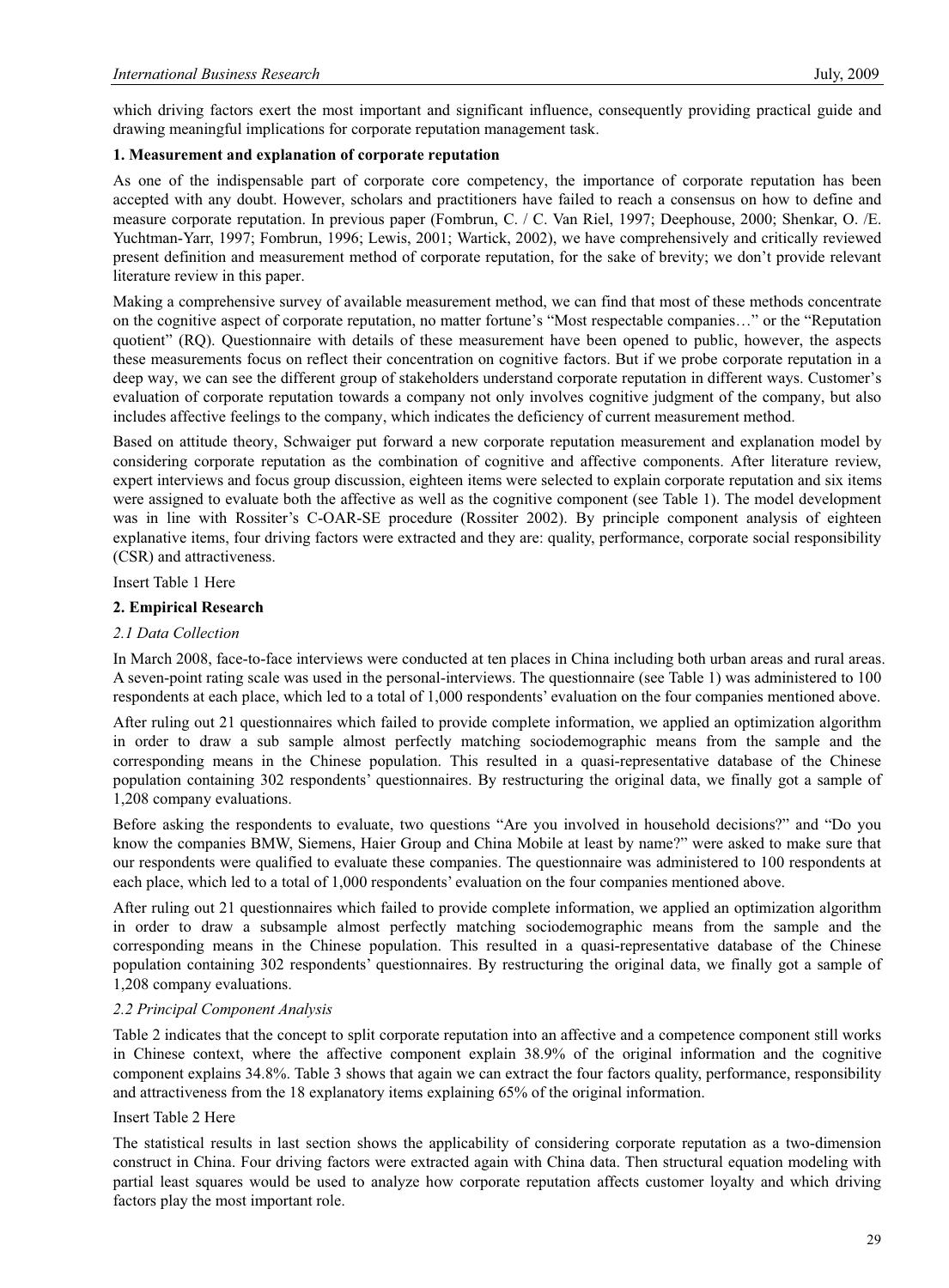# **3. PLS Estimation Results with smartPLS**

Since our focus is placed on the explanation of an endogenous construct, variance-based methods like Partial Least Square (PLS) analysis are preferred. Another reason to adopt this approach is that PLS can deal with both formative and reflective construct, which we exactly demand in our case. Contrary to covariance-based structural equation models, which attempt to reproduce the observed covariance matrix using a maximum-likelihood function, PLS understands the latent variable as weighted sums of their respective indicators (Chin/Newsted 1999; Fornell/Cha 1994) and attempts to predict values for the latent variables (component scores) using multiple regressions (Chin 1998b; Chin/Newsted 1999; Fornell/Bookstein 1982; Fornell/Cha 1994).

PLS-model estimation was performed using SmartPLS. As the item scales are comparable, a standardization of the data is not necessary, so that model estimation was performed using the original data (Chatelin et al. 2002). To test whether path coefficients differ significantly from zero, t-values were calculated using bootstrapping procedure (Chartelin et al., 2002; Chin 1998b). Contrary to the default of 100 cases and 100 samples in SmartPLS, we calculated with 1208 cases and 500 samples to get more stable results. Since William Gould and Jeff Pitblado (2005) suggested to choose a sample size of the Bootstrapping procedure which is equal to the number of cases in the original dataset, because the standard error estimates are dependent upon the number of observations in each replication. The final coefficients estimated by smartPLS were shown in three parts (see Table 4, Table 5). All coefficients are presented with t-values given in parentheses.

Insert Table 4 Here

#### Insert Table 5 Here

In Table 5, the results of the reflective part of the model in Table 4 show that all factor loadings exhibit values of above 0.8 indicating a strong goodness of fit. Composite reliabilities of each component are uniformly higher than 0.8 while the Cronbach's  $\alpha$  are located around 0.8, thus meeting stipulated thresholds (Nunnally/Bernstein 1994). To examine the discriminant validity, the Fornell/Larcker (1981) criterion is applied, where the square root of each endogenous construct's average variance extracted (AVE) is compared to its bi-variate correlations with all opposing endogenous constructs (cp. Hulland 1999, Gregoire/Fisher 2006). The result showed that the square root of AVE is greater than the variance shared between likeability and competence. Thus we can presume discriminant validity between the likeability and the competence components. According to the R squared value of customer loyalty construct, we can see the two components of corporate reputation has explain more than half of the information of customer loyalty, which indicates significant influence of corporate reputation on customer loyalty.

#### Insert Table 6 Here

#### **4. Discussions and Suggestions**

Table 6 shows all the path coefficients with corresponding t-values in the parenthesis. The statistical results indicate all the path coefficients are significant except the path from attractiveness to likeability. The path coefficients from likeability and competence to customer loyalty are respectively 0.520 and 0.204 with corresponding t values of 14.170 and 5.738 at the 5% level, which shows significant positive impact of both two components of corporate reputation on customer loyalty. Furthermore, it can be found that likeability exerts more significant impact on customer loyalty rather than company's competence, which tells the CEO what the focus of daily reputation management work is. If a company could invest more on affecting and improving customers' affective feelings towards the company, it would be much easier to establish and reinforce customer loyalty with company.

With further analysis of four driving factors, it can bee seen that the performance factor exhibits most significant influence on positively affecting customer loyalty, since it has the most important driving effect on both likeability and competence. This tells us a big step in improving company's performance could result in a positive achievement on customer's affective feelings towards the company and on customer's cognitive judgment towards the company's competence as well.

Examining other three driving factors, we found the corporate social responsibility (CSR) has the second most significant driving impact on the affective component of corporate reputation. With the rapid economic development, the contradiction between economic development and environment protection has aroused unprecedented attention. When evaluating a company's reputation, customers are apt to put more attention on the responsibility a company takes over rather than on the product price, packing and traditional function. For instance, after Wenchuan earthquake happened, many companies immediately donated money or living materials or food to the stricken area, which is a piece of excellent and appropriate self marketing promotion to the whole society. The donation behavior makes customers identify more with the company and consequently establish firm customer loyalty.

To sum up, good corporate reputation does exert significant positive influence on customer loyalty improvement. By examining and comparing all the path coefficients, it can be seen that performance factor and corporate social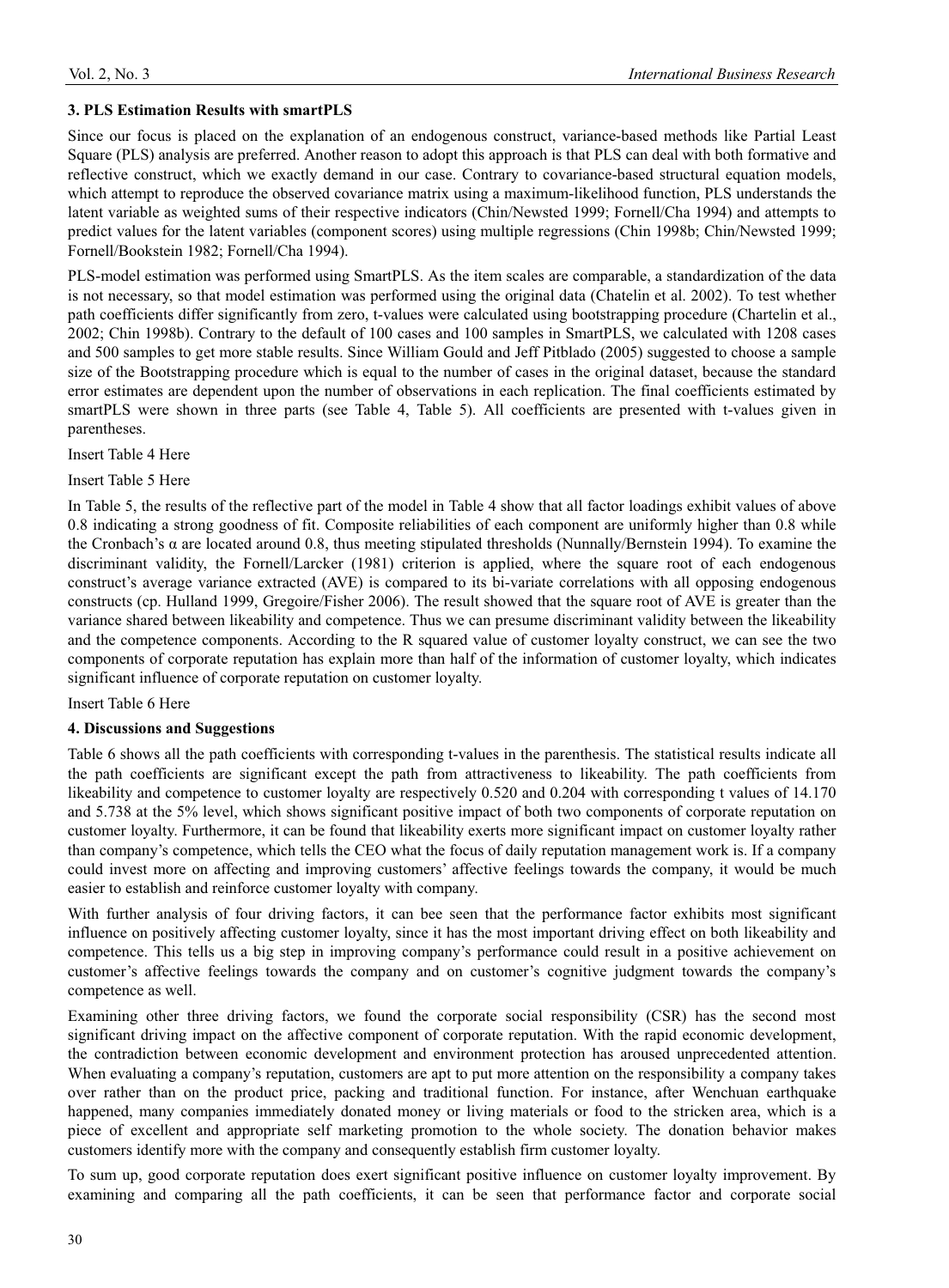responsibility factor are the most two important driving factors on affecting customer loyalty. Further research is needed to test the stability of these results by industry differentiation.

#### **References**

Chatelin, Y. M., Vinzi, V. E. & Tenenhaus, M. (2002). State-of-art on PLS Modeling through the Available software'. HEC Business School, Jouy-en-Josas.

Chin, W. W. (1998b) The Partial Least Square Approach to Structural Equation Modeling. *MIS Quarterly,* 22(1), 7-16.

Chin, W. W. & Newsted, P. R. (1999). Structural Equation Modelling: Analysis with Small Samples Using Partial Least Squares', R. H. Hoyle (Ed.), *Statistical Strategies for Small Sample Research*, 307-341. Thousand Oaks, CA: Sage.

Davis Young. (1997). *Establishing and maintaining good corporate reputation*. Shanghai People Publishing House.

Deephouse, D. (2000). Media Reputation as a Strategic Resource: An Integration of Mass Communication and Resource-based Theories. *Journal of Management,* 26(6), 1091-1112.

Fombrun, C. and C. Van Riel. (1997). The Reputational Landscape. *Corporate Reputation Review*, 1 (1).

Fombrun, C. J. Reputation. (1996). *Realizing Value from the Corporate Image.* Haver Business Scholl Press, Boston.

Fornell, C. and Cha, J. Partial Least Squares. R. P. Bagozzi (Ed.). (1994). *Advanced Methods of Marketing Research*, 52-78. Oxford.

Fornell, C., Bookstein, F. L. (1982). Two Structural Equation Models: LISREL and PLS Applied to Consumer Exit-voice Theory. *Journal of Marketing Research*, 19(4), 440-452.

Fornell, C. & Larcker, D. F. (1981). Evaluating Structural Equation Models with Unobservable Variables and Measurement Error', *Journal of Marketing Research*, (**18)**, 39-50.

Grégoire, Y., R. Fisher. (2006). The effects of relationship quality on customer retaliation, *Marketing Letters*, 17 (1), 31-46.

Hall, Rhichard. (1992). The strategic analysis of intangible resources. *Strategic Management Journal*, (13):135-144.

Hulland, J. (1999). Use of Partial Least Squares (PLS) in Strategic Mangement Research: A Review of four Recent Studies. *Strategic Management Journal*, (20:2), pp 195-204.

Larsen, J. T., McGraw A. P. & Cacioppo J. T. (2001). Can people feel happy and sad at the same time? *Journal of Personality and Social Psychology*, 81(4), 684-696.

Lewis, S. (2001). Measuring corporate reputation]. *Corporate Communications: An International Journal*, Vol. 6 No.1, pp.31-5

Liu xinyang, Liu yanni and Yang zhi. (2003). Establishing new customer satisfaction index model-based on SCSB, ACSI, ECSI. Nankai Business Review, (6): 52-56.

Manfred Schwaiger. (2004). Components and Parameters of corporate reputation- an empirical study [J]. Schmalenbach Business Review, (56): 46-72.

Nha Nguyen and Gaston Leblanc. (2001). Corporate image and corporate reputation in customers' retention decisions in services. *Journal of Retailing and Consumer Services,* (8): 227-236.

Nunnally, Jum, Bernstein, Ira. (1994).*Psychometric Theory New York'*: McGraw Hill, 3rd ed.

Shenkar, O. & E. Yuchtman-Yarr. (1997).Reputation, Image, Prestige, and Goodwill: An Interdisciplinary Approach to Organizational Standing. *Human Relations,* 50(11), 1361-1381.

Wartick S.L. (2002). Measuring corporate reputation: definition and data. *Business and Society*, vol. 41, No. 4.

William Gould and Jeff Pitblado. (2005). How large should the bootstrapped samples be relative to the total number of cases in the dataset? [EB]. http://www.stata.com/support/faqs/stat/reps.html.

Xu jinfa, Gong yangda & Liu zhigang. (2005). Study of corporate reputation's impact on customer loyalty. *Foreign economics and management*, (7): 44-50.

Yang Zhang and Manfred Schwaiger. (2009). An empirical study of corporate reputation in China[C]. Accepted for publish by American Academy of Advertising 2009 Asian-Pacific Conference.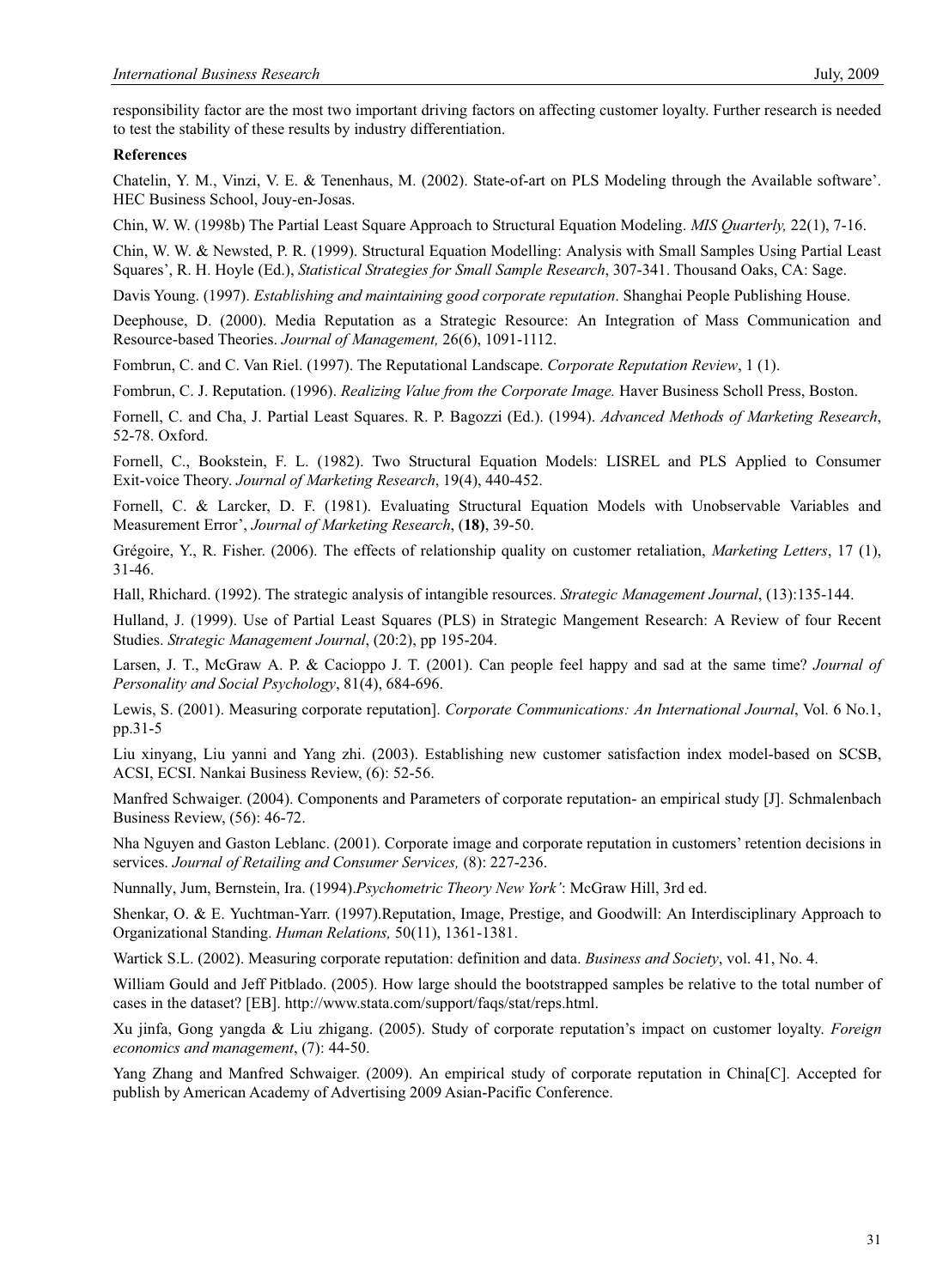| Construct                              |                                  | <b>Item</b>                                                                                                                                                                                                                                                                                                                                                                                  |  |  |
|----------------------------------------|----------------------------------|----------------------------------------------------------------------------------------------------------------------------------------------------------------------------------------------------------------------------------------------------------------------------------------------------------------------------------------------------------------------------------------------|--|--|
| <b>Measurement</b><br><b>Construct</b> | Likeability                      | is a company I would regret more if it didn't exist any more than I<br>would with other companies.<br>is a company I can identify with better than with other companies<br>I regard  as a likeable company.                                                                                                                                                                                  |  |  |
|                                        | Competence                       | I believe that  performs at a premium level.<br>As far as I know  is recognized world-wide.<br>is a top competitor in its market.                                                                                                                                                                                                                                                            |  |  |
| <b>Driver</b><br>Construct             | Quality                          | The products/services offered by  are of high quality.<br>I think that 's products/services offer good value for money.<br>The services  offers are good.<br>seems to be a reliable partner for customers.<br>Customer concerns are held in high regards at<br>In my opinion  tends to be an innovator, rather than an imitator.                                                             |  |  |
|                                        | Performance                      | is an economically stable company<br>I assess the business risk for  as modest compared to its<br>competitors.<br>I think that  has growth potential.<br>In my opinion  has a clear vision about the future of the company.<br>I think  is a very well managed company.                                                                                                                      |  |  |
|                                        | Responsibility<br>Attractiveness | I have the feeling that  is not only concerned about profit.<br>I have the impression that  is forthright in giving information to<br>the public<br>behaves in a socially conscious way.<br>is concerned about the preservation of the environment.<br>I have the impression that  has a fair attitude towards competitors.<br>I like the physical appearance of  (Company buildings, branch |  |  |
|                                        |                                  | offices).<br>In my opinion  is successful in attracting high-quality employees.                                                                                                                                                                                                                                                                                                              |  |  |

| Table 1. Constructs and measurement items (Questionnaire) |  |  |
|-----------------------------------------------------------|--|--|
|-----------------------------------------------------------|--|--|

|  | Table 2. Principal component analysis result of six reflective indicators |  |  |  |  |  |
|--|---------------------------------------------------------------------------|--|--|--|--|--|
|--|---------------------------------------------------------------------------|--|--|--|--|--|

| <b>Item</b>                                                                                            | Component   |            |  |
|--------------------------------------------------------------------------------------------------------|-------------|------------|--|
|                                                                                                        | Likeability | Competence |  |
| is a company I would regret more if it didn't exist any more than I would with other<br>companies      | 0.870       | 0.213      |  |
| is a company I can identify with better than with other companies                                      | 0.834       | 0.300      |  |
| I regard as a likeable company                                                                         | 0.770       | 0.347      |  |
| is a top competitor in its market                                                                      | 0.225       | 0.839      |  |
| I believe that  performs at a premium level                                                            | 0.246       | 0.825      |  |
| As far as I know  is recognized world-wide                                                             | 0.422       | 0.655      |  |
| Variance explained                                                                                     | 38.9%       | 34.8%      |  |
| Extraction Method: Principal Component Analysis.<br>Rotation Method: Varimax with Kaiser Normalization |             |            |  |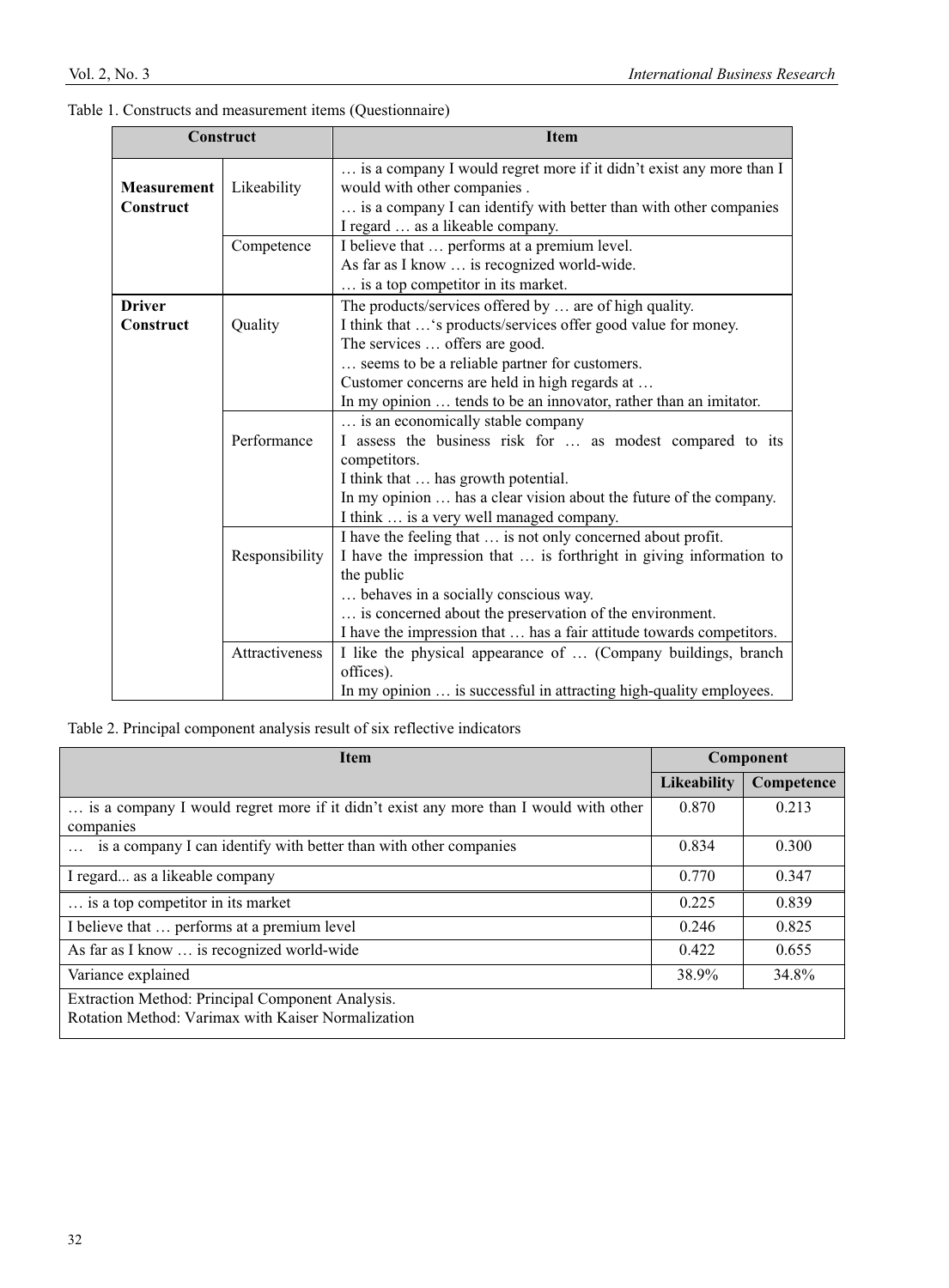# Table 3. Principal Component Analysis of 19 explanatory items

|                                                                                                                                                                                       |         | Factor      |            |                       |  |  |
|---------------------------------------------------------------------------------------------------------------------------------------------------------------------------------------|---------|-------------|------------|-----------------------|--|--|
| <b>Item</b>                                                                                                                                                                           | Quality | Performance | <b>CSR</b> | <b>Attractiveness</b> |  |  |
| seems to be a reliable partner for customers.                                                                                                                                         | 0.749   |             |            |                       |  |  |
| Customer concerns are held in high regards at                                                                                                                                         | 0.737   |             |            |                       |  |  |
| The products / services offered by  are of high quality.                                                                                                                              | 0.698   |             |            |                       |  |  |
| The services  offers are good.                                                                                                                                                        | 0.693   |             |            |                       |  |  |
| I think that 's products / services offer good value for money.                                                                                                                       | 0.689   |             |            |                       |  |  |
| In my opinion  tends to be an innovator, rather than an imitator.                                                                                                                     | 0.648   | 0.300       |            |                       |  |  |
| is an economically stable company.                                                                                                                                                    |         | 0.770       |            |                       |  |  |
| I think that  has growth potential.                                                                                                                                                   |         | 0.724       |            |                       |  |  |
| I assess the business risk for  as modest compared to its competitors.                                                                                                                |         | 0.670       |            |                       |  |  |
| has a clear vision about the future of the company.                                                                                                                                   | 0.303   | 0.660       |            |                       |  |  |
| is a very well managed company.                                                                                                                                                       | 0.415   | 0.582       |            |                       |  |  |
| I have the feeling that  is not only concerned about the profit.                                                                                                                      |         |             | 0.842      |                       |  |  |
| behaves in a socially conscious way.                                                                                                                                                  | 0.340   | 0.308       | 0.629      |                       |  |  |
| I have the impression that  is forthright in giving information to the public.                                                                                                        | 0.421   |             | 0.548      | 0.330                 |  |  |
| I have the impression that  has a fair attitude towards competitors.                                                                                                                  | 0.490   |             | 0.465      |                       |  |  |
| is concerned about the preservation of the environment.                                                                                                                               |         |             | 0.465      | 0.537                 |  |  |
| I like the physical appearance of  (company buildings, branch offices).                                                                                                               | 0.431   |             |            | 0.699                 |  |  |
| In my opinion  is successful in attracting high-quality employees.                                                                                                                    | 0.505   | 0.350       |            | 0.482                 |  |  |
| Variance explained                                                                                                                                                                    | 23.8%   | 17.1%       | 12.9%      | 11.2%                 |  |  |
| Extraction Method: Principal Component Analysis.<br>$D_{\text{stabilon}}$ Mathed, <i>Manimum with Values Manualization</i> $L_{\text{c}}$ and $\mu_{\text{c}}$ $\geq$ 0.2 symmetrical |         |             |            |                       |  |  |

Rotation Method: Varimax with Kaiser Normalization. Loadings< 0.3 suppressed.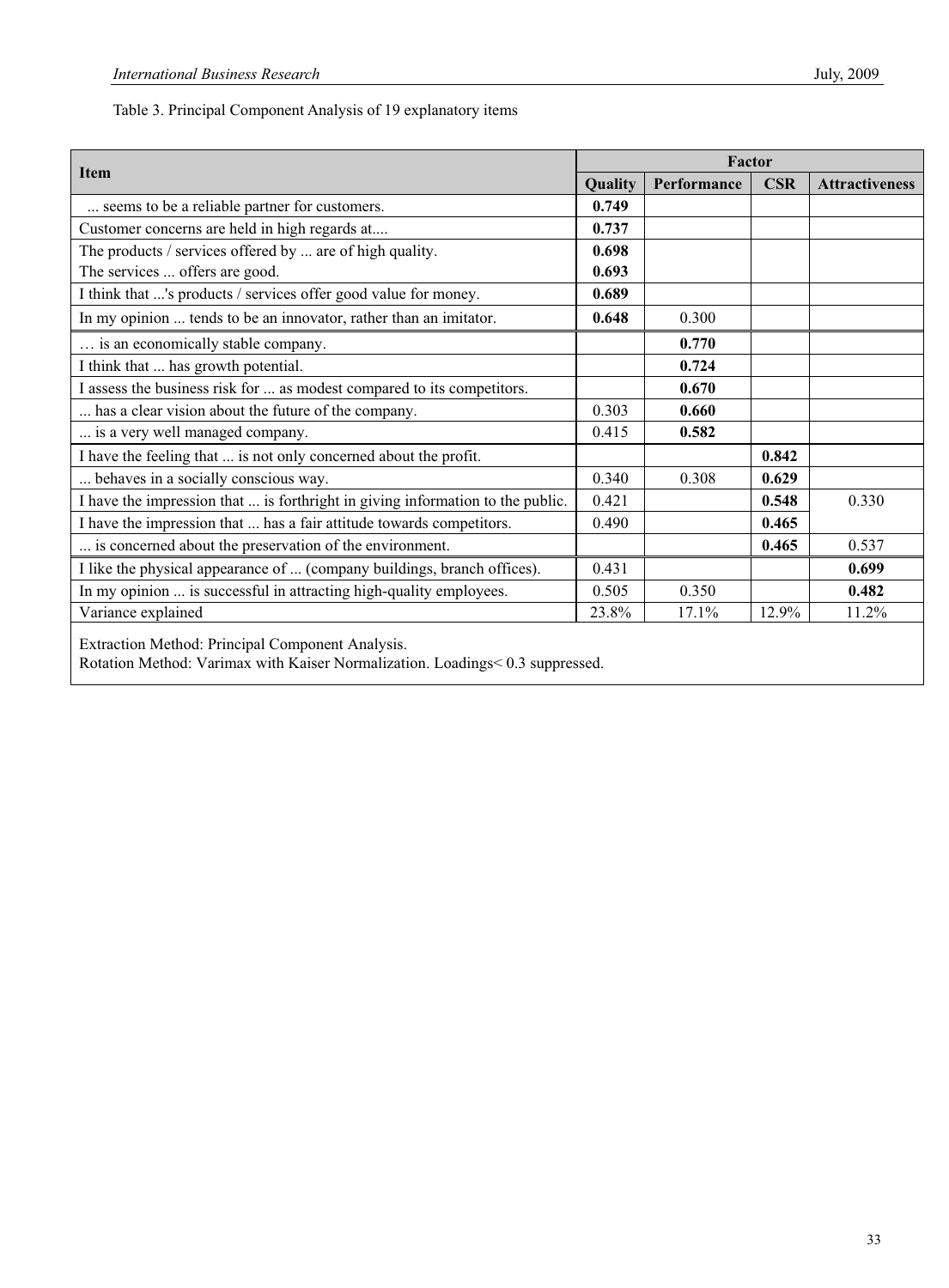|  |  |  |  |  | Table 4. PLS estimation of 18 explanative indicators with smartPLS |
|--|--|--|--|--|--------------------------------------------------------------------|
|--|--|--|--|--|--------------------------------------------------------------------|

| Items                                                    | Performance | <b>CSR</b> | Attractiveness | Quality |
|----------------------------------------------------------|-------------|------------|----------------|---------|
| is a very well managed company.                          | 0.475       |            |                |         |
|                                                          | (10.934)    |            |                |         |
| I think that  has growth potential.                      | 0.158       |            |                |         |
|                                                          | (3.652)     |            |                |         |
| is an economically stable company.                       | 0.181       |            |                |         |
|                                                          | (4.381)     |            |                |         |
| I assess the business risk for  as modest compared to    | 0.182       |            |                |         |
| its competitors.                                         | (4.920)     |            |                |         |
| has a clear vision about the future of the company.      | 0.239       |            |                |         |
|                                                          | (6.007)     |            |                |         |
| I have the impression that  has a fair attitude          |             | 0.433      |                |         |
| towards competitors.                                     |             | (10.159)   |                |         |
| behaves in a socially conscious way.                     |             | 0.307      |                |         |
|                                                          |             | (6.047)    |                |         |
| I have the feeling that  is not only concerned about     |             | 0.099      |                |         |
| the profit.                                              |             | (2.0043)   |                |         |
| I have the impression that  is forthright in giving      |             | 0.174      |                |         |
| information to the public.                               |             | (3.616)    |                |         |
| is concerned about the preservation of the               |             | 0.214      |                |         |
| environment.                                             |             | (4.528)    |                |         |
| I like the physical appearance of  (company              |             |            | 0.534          |         |
| buildings, branch offices).                              |             |            | (12.568)       |         |
| In my opinion  is successful in attracting               |             |            | 0.596          |         |
| high-quality employees.                                  |             |            | (14.701)       |         |
| The products / services offered by  are of high          |             |            |                | 0.298   |
| quality.                                                 |             |            |                | (5.464) |
| I think that 's products / services offer good value for |             |            |                | 0.187   |
| money.                                                   |             |            |                | (3.558) |
| The services  offers are good                            |             |            |                | 0.150   |
|                                                          |             |            |                | (2.743) |
| seems to be a reliable partner for customers.            |             |            |                | 0.180   |
|                                                          |             |            |                | (3.674) |
| Customer concerns are held in high regards at            |             |            |                | 0.127   |
|                                                          |             |            |                | (2.450) |
| In my opinion  tends to be an innovator, rather than     |             |            |                | 0.271   |
| an imitator.                                             |             |            |                | (5.587) |